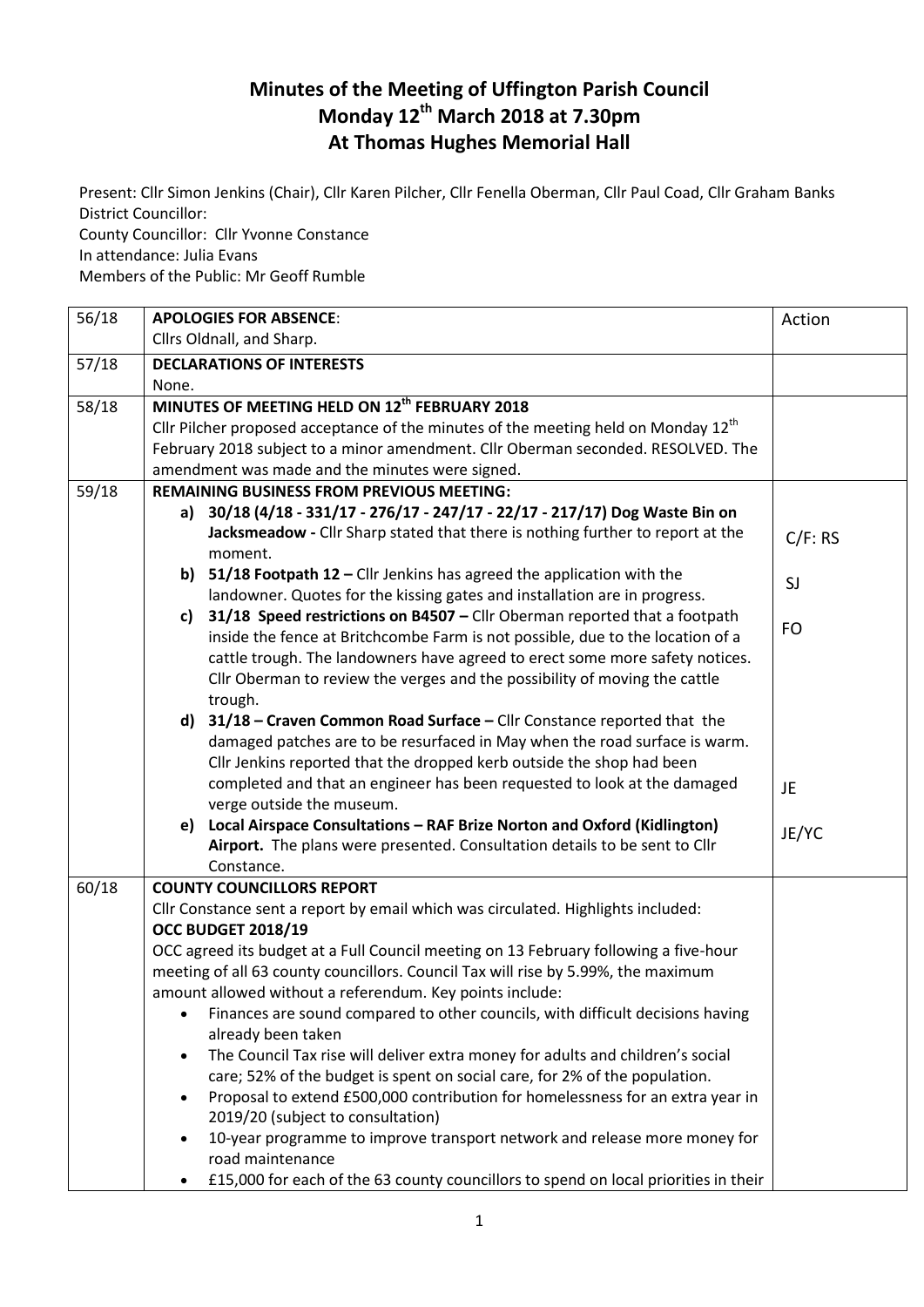|       | area                                                                                       |                        |
|-------|--------------------------------------------------------------------------------------------|------------------------|
|       | The statement sent out with the Council Tax notices has caused some confusion. Cllr        |                        |
|       |                                                                                            |                        |
|       | Constance is waiting for a simplified, clearer statement.                                  |                        |
|       | <b>GROWTH DEAL</b>                                                                         |                        |
|       | The Oxfordshire Growth Board has reached an outline Housing and Growth Agreement           |                        |
|       | (Growth Deal) with Government. This will see an additional £215m of investment over        | <b>All Councillors</b> |
|       | the next five years to build infrastructure, support the delivery of new homes and boost   |                        |
|       | economic productivity across the county. The Growth Deal has now been agreed by the        |                        |
|       | six councils.                                                                              |                        |
|       | Potholes. Repairs are not lasting well. Larger areas of patching/resurfacing are required. |                        |
|       |                                                                                            |                        |
|       | Repair teams are to be increased and a new Dragon-Patcher has been purchased. This         |                        |
|       | will be used to repair the safety critical potholes. However, at the moment the work is    |                        |
|       | not keeping up with the speed of the damage. Defects that make roads hazardous will        |                        |
|       | be dealt with within 24 hours as usual. If a defect has paint markings around it then it   |                        |
|       | has already been scheduled for repair and does not need a new report.                      |                        |
|       | Infrastructure funding - Large sums are available for major infrastructure, but they are   |                        |
|       | part of the growth deal and are tied to development. The Government is considering         |                        |
|       | funding for major roads that are managed by local authorities. The money for the A420      |                        |
|       | is likely to go to Swindon and Botley. The Oxford-Cambridge expressway is intended to      |                        |
|       | expand housing and economic development. One million new homes are planned for             |                        |
|       | the route. Local plans currently have up to 900,000 homes identified. Three routes have    |                        |
|       |                                                                                            |                        |
|       | been proposed for the expressway. The final route is yet to be decided.                    |                        |
|       | Reservoir - Thames Water is reviving plans for a new reservoir at Steventon.               |                        |
|       | Council Tax - The OCC portion of the Council Tax has increased by 5.99%.                   |                        |
|       | Ridgeway Consultation - 32 applications were submitted in 2005 for definitive map          |                        |
|       | modification orders to upgrade restricted byways to byway open to all traffic status,      |                        |
|       | including (in Uffington Parish area), the Ridgeway. OCC have been overwhelmed with         |                        |
|       | responses. The Trail Riders Federation (TRF) have now decided that they have no            |                        |
|       | evidence to support their case. Cllr Jenkins has produced a draft response that has been   |                        |
|       | circulated. All Councillors to comment on the draft. After Note. The response was          |                        |
|       | agreed and sent to OCC on 14/03/2018.                                                      |                        |
|       | Cllr Constance was thanked for attending.                                                  |                        |
| 61/18 | <b>DISTRICT COUNCILLORS REPORT</b>                                                         |                        |
|       | No report.                                                                                 |                        |
| 62/18 | <b>POLICE REPORT</b>                                                                       |                        |
|       | The area report was circulated.                                                            |                        |
| 63/18 | <b>OPEN FORUM</b>                                                                          |                        |
|       | <b>GDPR</b>                                                                                |                        |
|       | A brief overview was given. Cllr Jenkins and the Clerk to develop some general guidance    | SJ/Clerk               |
|       | for public and village groups.                                                             |                        |
|       | <b>ONGOING PROJECTS</b>                                                                    |                        |
| 64/18 | PARISH COUNCIL ASSETS AND LAND REGISTRY                                                    |                        |
|       | Cllr Jenkins reported that there has been no progress with the Hillman Partnership for     |                        |
|       | registration of the Old School Room. Collard and Co Solicitors (Highworth) have been       |                        |
|       | instructed for the registration of the burial ground.                                      |                        |
| 65/18 | <b>COMMUNITY LED PLAN UPDATE</b>                                                           |                        |
|       | Point 12.1 is outstanding. Cllr Jenkins is following this up. It was reported that a       |                        |
|       | resident had suggested that further action was required on certain items, one of which     |                        |
|       | was speeding. Cllr Jenkins agreed to discuss at the next NAG meeting.                      | SJ                     |
|       |                                                                                            | <b>FO</b>              |
|       | The Welcome pack needs updating. Cllr Oberman to speak to the editor.                      |                        |
|       | It was proposed that the CLP should be closed off. It was agreed to raise the matter at    |                        |
|       | the Annual Assembly.                                                                       |                        |
| 66/18 | <b>NEIGHBOURHOOD PLAN UPDATE</b>                                                           |                        |
|       | The Plan is being prepared. It is expected that the latest draft will be circulated to the |                        |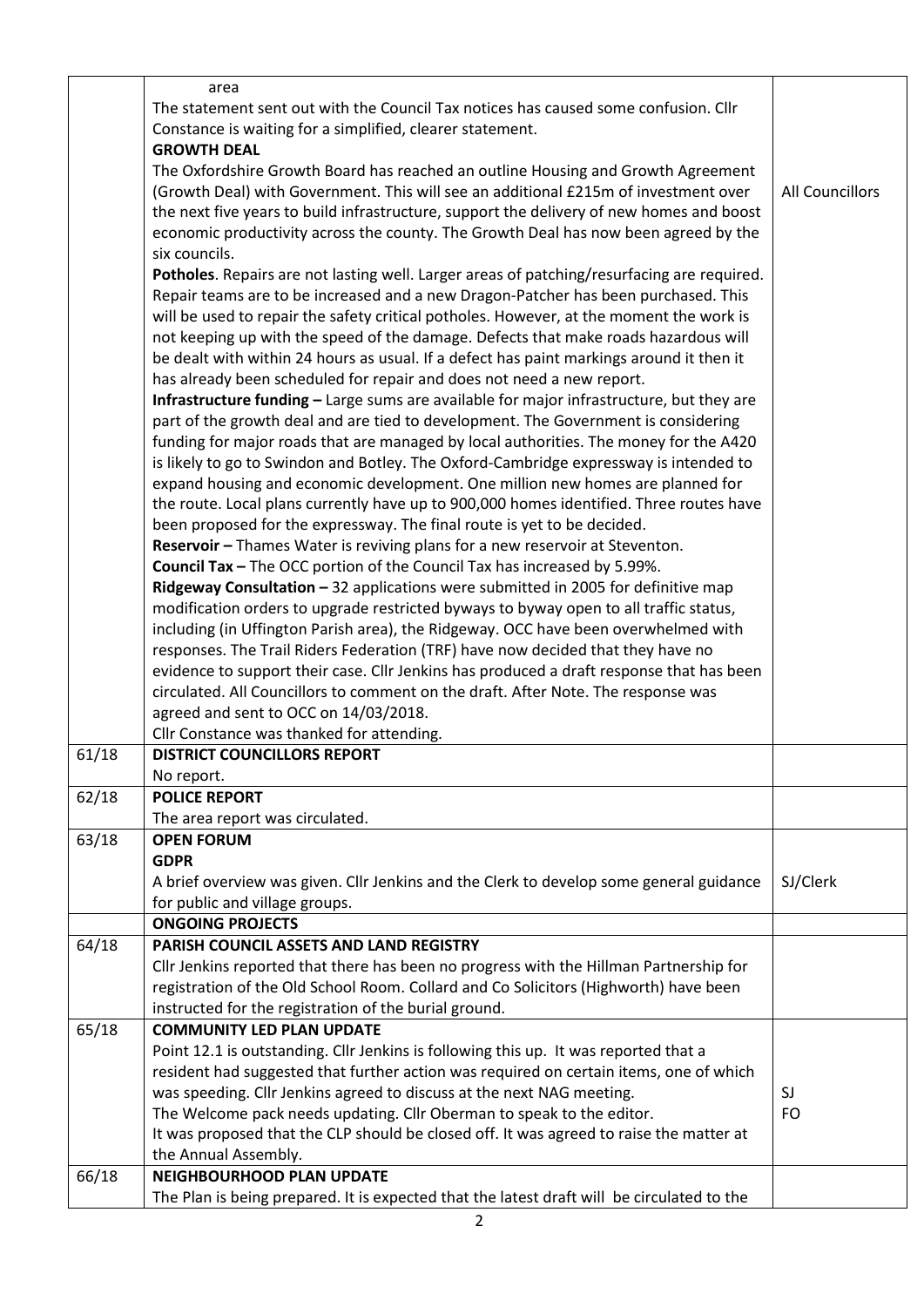|       | Parish Council before the next meeting.                                                               |    |
|-------|-------------------------------------------------------------------------------------------------------|----|
| 67/18 | <b>TBSM UPDATE</b>                                                                                    |    |
|       | <b>Revision of 1989 Declaration of Trust</b>                                                          |    |
|       | The variation has been passed to Tessa Hennessy for review. Cllr Pilcher feels that it is             |    |
|       | acceptable.                                                                                           |    |
|       | Draft Lease between the Parish Council and Uffington Museum Trustees                                  | SJ |
|       | This is with The Hillman Partnership. Cllr Jenkins is chasing for an update.                          |    |
|       | Museum update                                                                                         |    |
|       | Work is progressing on the exhibition for 2018. The launch will be on 27 <sup>th</sup> March, at 7.30 |    |
|       | pm. The five year electrical review will be carried out and the problem on the south side             | KP |
|       | will be investigated at the same time.                                                                |    |
| 68/18 | OLD SCHOOL ROOM REPAIRS UPDATE                                                                        |    |
|       | £42k has been raised so far and a possible £20k in other grants and contributions has                 |    |
|       | been identified. Cllr Jenkins is working on an application to North Wessex Downs                      |    |
|       | AONB LEADER programme, which he hopes will go before their April meeting. A number                    |    |
|       | of Cllrs met with Andrew Townsend Architects on 5 March, to review ATA's report on                    | SJ |
|       | the tender process and the tender list. Jan Kerr was selected as preferred supplier.                  |    |
|       | References have been received and a review of their accounts is awaited. It is hoped                  |    |
|       | that work will start on 21 <sup>st</sup> May. In the meantime the preferred supplier will look into   |    |
|       | scaffolding design and traffic management. The meeting agreed with the provisional                    |    |
|       | selection of Jan Kerr and the process adopted.                                                        |    |
| 69/18 | <b>S106 CONTRIBUTIONS - STATION ROAD DEVELOPMENT</b>                                                  |    |
|       | The Vale update document has been circulated.                                                         |    |
|       | Concerns were raised over the new meeting room in St Mary's Church, which received a                  | SJ |
|       | grant from these funds. Cllr Jenkins to discuss the matter with the Vicar. Mr Rumble                  |    |
|       | pointed out that the room may not yet be finished.                                                    |    |
|       | <b>PLANNING MATTERS</b>                                                                               |    |
| 70/18 | <b>New Applications to be considered:</b>                                                             |    |
|       | None.                                                                                                 |    |
| 71/18 | Craven Yard - New garage. The matter is with the enforcement team. No update                          |    |
|       | available.                                                                                            |    |
| 72/18 | Planning Appeal Consultation - P17/V2111/ - UFF, Chapel Field, Fawler Road.                           |    |
|       | Representations to be received by 28 <sup>th</sup> March. Cllr Jenkins agreed to draft a statement.   | SJ |
|       | After Note: The statement was agreed and uploaded to The Planning Inspectorate                        |    |
|       | Appeals Casework Portal on 21 March 2018.                                                             |    |
| 73/18 | Update on outstanding planning applications:                                                          |    |
|       | P17/V3294/FUL -The Walnuts, Broad Street. Proposed stable block, store and<br>i.                      |    |
|       | hay barn. Retrospective change of use from agricultural to equestrian. Permission                     |    |
|       | granted.                                                                                              |    |
|       | P18/V0218/LB - The Vale Cottage, High Street. Internal alterations to existing<br>ii.                 |    |
|       | ceilings and doorways in modern rear extensions to listed building. Not yet determined.               |    |
|       | <b>After note: Permission granted</b>                                                                 |    |
|       | iii.<br>P18/V0003/O - Dragon Hill, Woolstone Road. Outline permission for the                         |    |
|       | development of two new dwellings. Response due by 27th January 2018. Not yet                          |    |
|       | determined.                                                                                           |    |
|       | P17/V3234/LB - Tom Browns School Museum Broad Street - Structural and in-<br>iv.                      |    |
|       | situ conservative repairs to masonry and minor alterations to the Old School Room.                    |    |
|       | Permission granted.                                                                                   |    |
|       | P17/V2670/FUL - Former Post Office Broad Street. Proposed new dwelling with<br>v.                     |    |
|       | access. Not yet determined. After note: Application withdrawn.                                        |    |
|       | <b>FINANCE</b>                                                                                        |    |
| 74/18 | To approve March payments and sign cheques:                                                           |    |
|       | Cllrs Coad and Banks proposed and seconded approval of payments totalling £4131.27.                   |    |